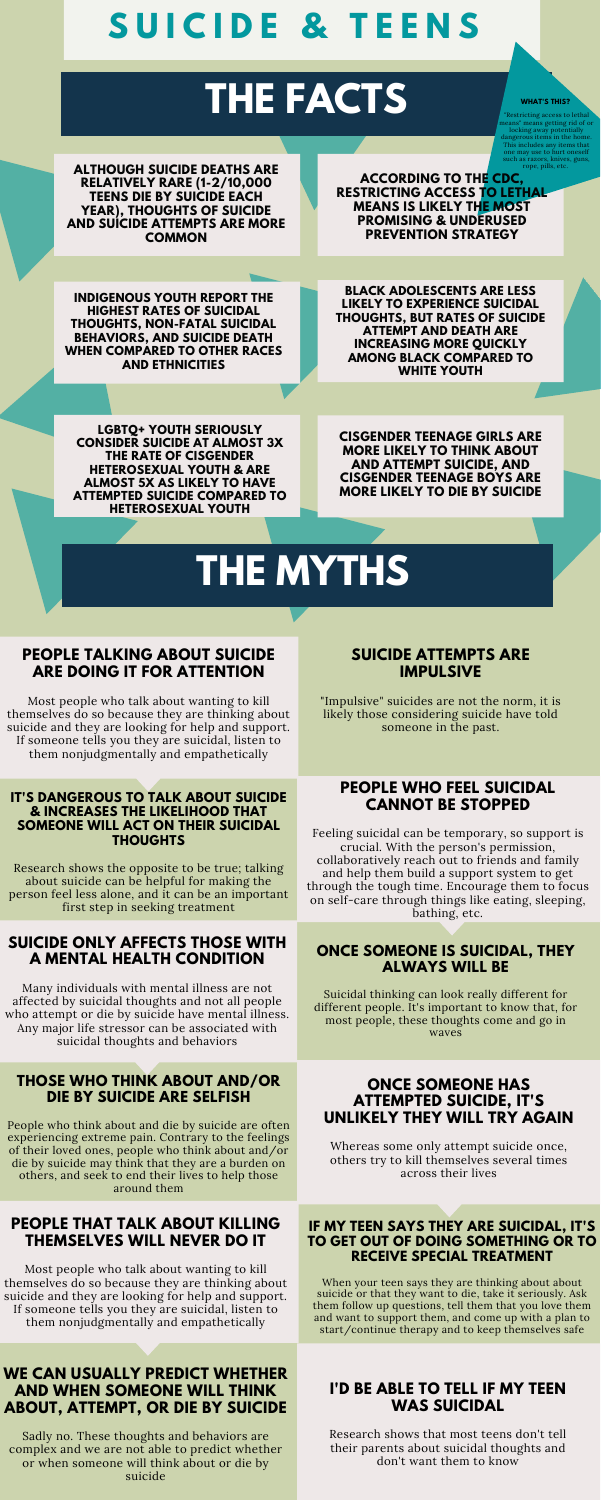## **SEEK PROFESSIONAL HELP RIGHT AWAY**

Therapy can be helpful for kids who are struggling with thoughts of suicide. Unfortunately, finding the right therapist can be a slow process. Don't wait to contact your pediatrician/local mental health care provider so that your teen can be evaluated and can start therapy. It's important that you remind your teen (and yourself!) that therapy can be a difficult process, and that you shouldn't expect immediate results. That said, if your teen tells you that they don't like or can't trust their therapist, help them to find an alternative option!

## **URGE YOUR TEEN NOT TO DEMAND TOO MUCH OF THEMSELVES**

Be considerate of all your teen's responsibilities and discuss ways you can relieve some stress. Be mindful that they may not be able to handle as much as they normally can, and their abilities may shift from day to day. Encourage your teen to avoid isolating at home and with friends.

When your teen shares that they're thinking about suicide, don't make it about you. We know that it can hard to watch your teen struggle, but seek out support for yourself from your loved ones or your own therapist, not with your child. Instead, let your teen know that they aren't alone and that they are loved. Listen when they talk to you about what's going on, and avoid minimizing their struggle. Help to instill hope by reminding them that a lot of teens think about suicide, and that therapy can help. You can also discuss with your teen (and eventually their therapist) how you can be supportive in their treatment, including by making changes at home.

## **LISTEN AND PROVIDE SUPPORT**

## **NEVER SHRUG OFF THREATS OF SUICIDE AS "TYPICAL TEENAGE MELODRAMA"**

D IALECTICAL [BEHAVIORAL](http://behavioraltech.org/resources/crd_results.cfm) THERAPY THERAPISTS

When talking about suicide, don't assume that your teen is overreacting, lying, or trying to manipulate you. Whenever possible, avoid punishment and taking away privileges when your child shares these thoughts.

## **ACCEPT YOUR TEEN AS THEY ARE**

Accepting your teens' identity expression is crucial for their mental health and for your relationship with them. This includes accepting their gender, sexuality, and any other identities. Remember: it's less important that you fully understand their identity than that you accept their identities, and tell you child that you love and respect them no matter what. There are resources available for you to learn more!

THE TREVOR [PROJECT](https://www.thetrevorproject.org/resources/trevor-support-center/) **PROJECT AND SERVICE PROJECT PROJECT** 



UNFORTUNATELY, IT'S NEARLY IMPOSSIBLE FOR US TO ACCURATELY PREDICT WHO WILL TRY TO KILL THEMSELVES AND WHO WILL DIE BY SUICIDE. THESE BEHAVIORS ARE EXTREMELY COMPLEX, AND THE REASONS FOR SUICIDE LIKELY VARY FROM PERSON-TO-PERSON, AND EVEN WITHIN PEOPLE ACROSS TIME. THAT SAID, IT'S IMPORTANT THAT YOU TRY TO HELP THOSE AROUND YOU WHO ARE GOING THROUGH A HARD TIME. BELOW, WE LIST SOME SIGNS THAT SOMEONE IS STRUGGLING AND LIKELY IN NEED OF SUPPORT

# **THE WARNING SIGNS**

# **HOW TO HELP YOUR TEEN**

| <b>TALKING ABOUT WANTING</b><br><b>TO DIE OR KILL ONESELF</b> | <b>TALKING ABOUT FEELING</b><br><b>HOPELESS, HAVING NO PURPOSE,</b><br><b>FEELING TRAPPED, BEING IN PAIN</b> |
|---------------------------------------------------------------|--------------------------------------------------------------------------------------------------------------|
| <b>TALKING ABOUT BEING A</b><br><b>BURDEN TO OTHERS</b>       | <b>COLLECTING PILLS</b>                                                                                      |
|                                                               |                                                                                                              |
| <b>ACTING ANXIOUS,</b><br><b>RECKLESS, OR AGITATED</b>        | <b>SLEEPING TOO LITTLE OR</b><br><b>TOO MUCH</b>                                                             |
|                                                               |                                                                                                              |
| <b>WITHDRAWING OR SELF-</b><br><b>ISOLATING</b>               | <b>SHOWING RAGE OR TALKING</b><br><b>ABOUT SEEKING REVENGE</b>                                               |
|                                                               |                                                                                                              |
| <b>EXTREME MOOD SWINGS</b>                                    | <b>INCREASED DRUG OR</b><br><b>ALCOHOL USE</b>                                                               |

## **HOW TO FIND A THERAPIST NEAR YOU**

AMERICAN [PSYCHIATRIC](http://psych.org/) AS SOCIATION

1 - 8 8 8 - 3 5 7 - 7 9 2 4 AND PRES S 0

AMERICAN [PSYCHOLOGICAL](http://locator.apa.org/) AS SOCIATION

1 - 800- 9 6 4 - 2000

AMERICAN ASSOCIATION OF COGNITIVE [BEHAVIORAL](http://www.abctcentral.org/xFAT/) **THERAPY** 

#### **NATIONAL SUICIDE PREVENTION LIFELINE**

1-800-273-TALK (8255) or text HOME to 741741